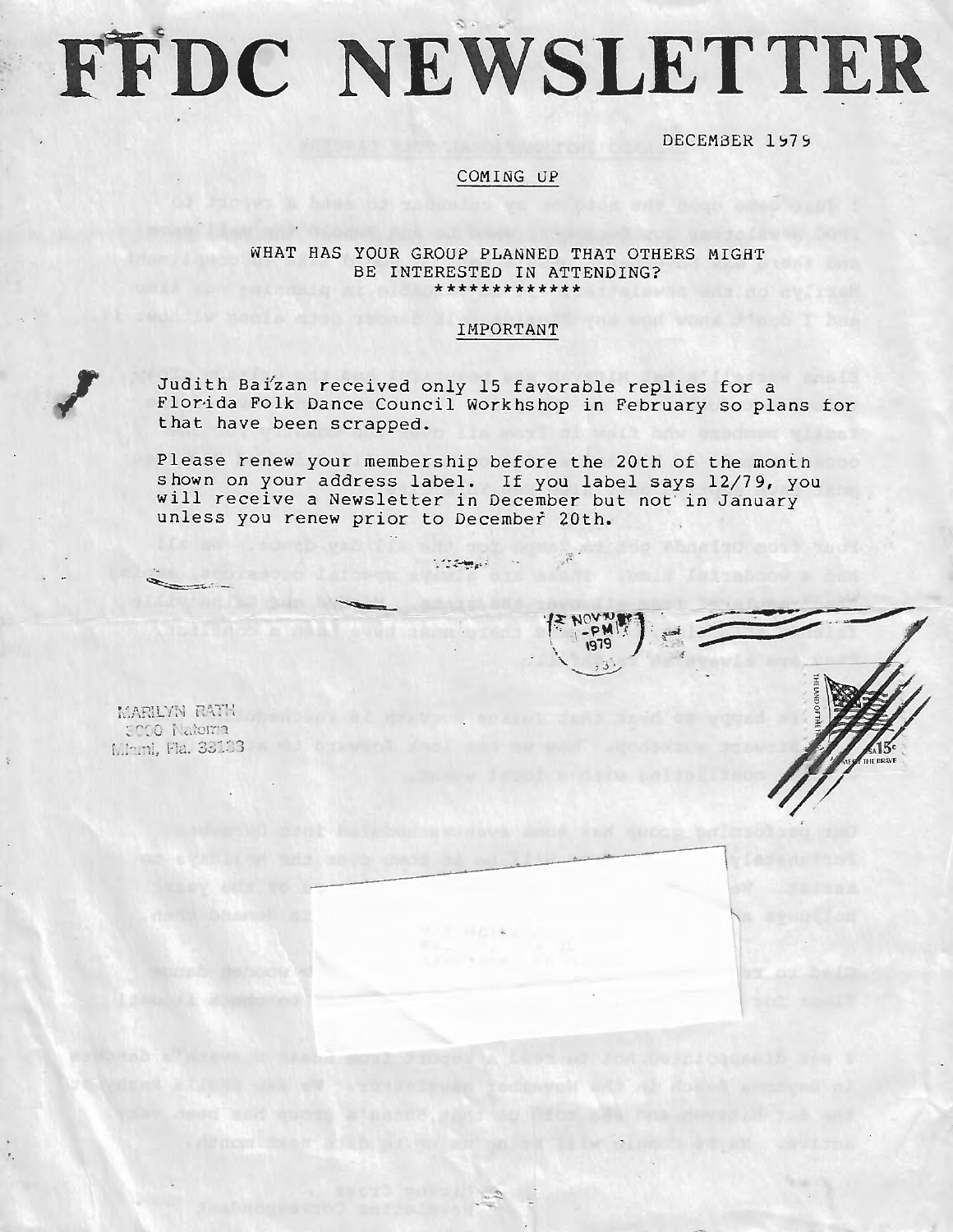### ORLANDO INTERNATIONAL FOLK DANCERS

I just came upon the note on my calendar to send a report to FFDC Newsletter for December, when Lo and Behold the mail came and there was November's newsletter. I would like to compliment Marilyn on the newsletter. It is valuable in planning our time and I don't know how any Florida folk dancer gets along without it.

Elana Wartell's Bat Mitzvah was beautiful and the Orlando group turned out full force to enjoy it. The warmth and love of the family members who flew in from all over the country for the occasion made an big impression on me. California and Michigan must have emptied out, also New York City.

Four from Orlando got to Tampa for the all day dance. We all had a wonderful time. These are always special occasions, seeing the "regulars" from all over the state. Missed our Gainesville friends this time, but guess there must have been a conflict. They are always so faithfull.

We were happy to hear that Julius Horvath is rescheduling the Bill Stewart workshop. Now we can look forward to attending withou± conflicting with a local event.

Our performing group has some eventsscheduled into December. Fortunately, enough of us will be in town over the holidays to assist. We always keep pretty busy over the end of the year holidays as folk dance performances seem to be in demand then.

Glad to read in the newsletter about Tampa's new wooden dance floor for regular sessions. Will be there soon to check it out!

I was disappointed not to read a report from Susan Horvath's dancers in Daytona Beach in the November newsletter. We saw Sheila Rashy at the Bat Mitzvah and she told us that Susan's group has been very active. Maybe Connie will bring us up to date next month.

> Mickey Cross Newsletter Correspondent